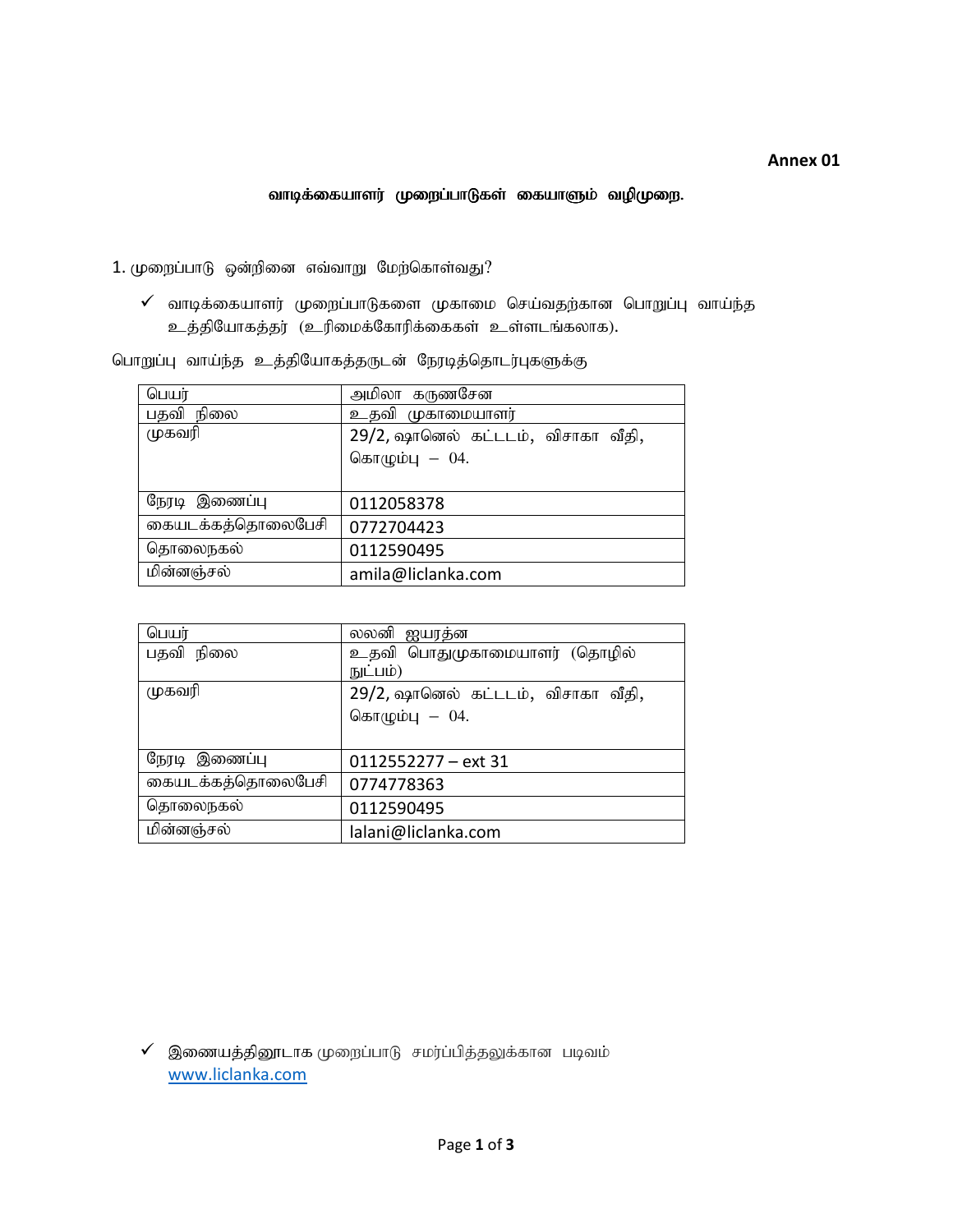- $\checkmark$  வேறு வழிமுறைகள்.
- Online www.liclanka.com → Feedback → Customer Complaints
- Email crm@liclanka.com
- Fax 011 2590495
- Post Corporate office,LIC Lanka Ltd, Sharnell Building, Visaka Road, Colombo 4
- Regional General Manager- Sales & Admin (North & East)

Contact No 0777 846126

South & West – Chief Marketing Officer

## Contact No 0777 840817

- 3. முறைப்பாட்டுடன் சேர்த்து சமர்ப்பிக்க வேண்டிய ஆவணங்களும் தகவல்களும்.
- \* (முறைப்பாடு சமர்ப்பித்தல் படிவம்.
- $*$  இணை ஆவணங்கள் ஏதாவது இருப்பின்.

4. முறைப்பாடு கிடைத்ததற்கான ஒப்புதல் வழங்க எடுத்துக்கொள்ளும் காலம்.

முறைப்பாடு கிடைத்த 3 வேலை நாட்களுக்குள் முறைப்பாடு ஏற்றுக்கொள்ளப்பட்ட எழுத்துமூல ஒப்புதல் கடிதம் அனுப்பப்படும்.

- 5. முறைப்பாடுகள் கையாளும் செயல்முறை (தேவைப்படும் காலம் உள்ளடங்கலாக).
	- 1. முறைப்பாட்டுப்பதிவேட்டில் பதிவிடல்.
	- 2. முறையீட்டிற்கான தொடர்பு இலக்கம் வழங்குதல்.
	- 3. தீர்வு பெற 3 நாட்களுக்கு மேல் தேவைப்படுமானால் வாடிக்கையாளரிடம் ஒப்புதல் அளித்தல்.
	- 4. முறைப்பாட்டினை / குறைகளை ஆராய்தல்.
	- 5. தேவையான ஆதாரங்கள், விபரங்கள், ஆவணங்களை சேகரித்தல்.
	- 6. முறைப்பாட்டிற்கான மூலகாரணத்தினை கண்டறிதல்.
	- 7. தீர்வு பெறல்.
	- 8. முறைப்பாடு பெற்ற திகதியிலிருந்து 14 நாட்களுக்குள் தீர்வு / மறுப்பு தொடர்பான இறுதிக்கடிதம் வாடிக்கையாளருக்கு அனுப்பப்படும்.
	- 9. இறுதிக்கடிதத்தில் வழங்கப்பட்ட தீர்வு அல்லது பதிலுக்கு அது வழங்கப்பட்ட தினத்திலிருந்து 4 கிழமைக்குள் பதில் கிடைக்கப்பெறாதிருந்தால் முறைப்பாடு (முடிவுறுத்தப்படும் என்ற விபரம் உள்ளடங்கியிருக்கும்.